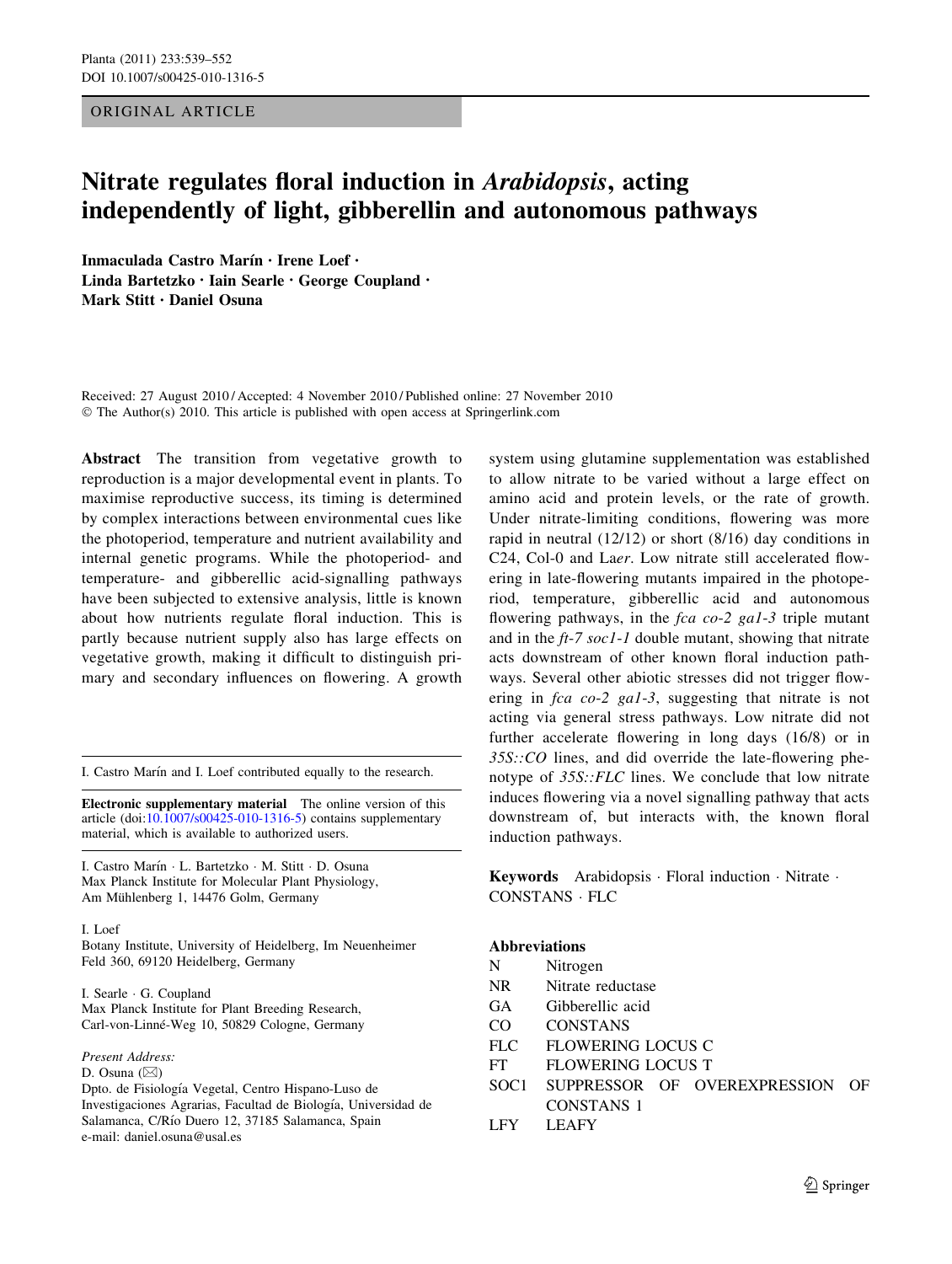## Introduction

Nitrogen (N) is the most important inorganic nutrient for plant growth (Marschner [1995](#page-12-0); Miller et al. [2007](#page-12-0)). The major source of N is usually nitrate, with ammonium and amino acids also sometimes making a contribution (Miller et al. [2007](#page-12-0)). The N supply affects all levels of plant function, from metabolism through to allocation and development (Marschner [1995](#page-12-0); Crawford [1995;](#page-11-0) Stitt and Krapp [1999](#page-12-0); Lea and Azevedo [2006](#page-12-0); Zhang et al. [2007](#page-13-0); Hirel et al. [2007](#page-11-0)). At a cellular level, N regulates nitrate and ammonium uptake and reduction, N and carbon metabolism, secondary metabolism and cellular growth (Scheible et al. [1997a,](#page-12-0) [2000,](#page-12-0) [2004;](#page-12-0) Wang et al. [2000](#page-13-0), [2003](#page-13-0); Gutiérrez et al. [2007;](#page-11-0) Vidal and Gutiérrez [2008\)](#page-13-0). N regulates developmental processes like germination (Alboresi et al. [2005\)](#page-11-0), shoot–root allocation (Scheible et al. [1997b](#page-12-0); Stitt and Krapp [1999](#page-12-0)), lateral root growth (Zhang and Forde [1998](#page-13-0); Zhang et al. [1999,](#page-13-0) [2007;](#page-13-0) Tian et al. [2008](#page-13-0)), the timing of flowering (Klebs [1913;](#page-12-0) Dickens and van Staden [1988;](#page-11-0) Bernier et al. [1993](#page-11-0)) and senescence (Wang et al. [2000;](#page-13-0) Vanacker et al. [2006](#page-13-0)).

Studies with genotypes exhibiting low nitrate reductase (NR) activity have shown that some of the responses to N are triggered by nitrate. NR-deficient genotypes accumulate high levels of nitrate but contain low levels of amino acids and other N-containing metabolites, low protein and have low rates of growth (Scheible et al. [1997a,](#page-12-0) [b](#page-12-0); Wang et al. [2004\)](#page-13-0). Nitrate induces genes required for the uptake and reduction of nitrate, ammonium assimilation, the oxidative pentose pathway, and glycolysis and organic acid metabolism (Crawford [1995](#page-11-0); Scheible et al. [1997a](#page-12-0), [2000](#page-12-0); Wang et al. [2004](#page-13-0); Gutiérrez et al. [2007](#page-11-0)), and represses phenylpropanoid metabolism (Fritz et al. [2006](#page-11-0)). Nitrate regulates also shoot–root allocation (Scheible et al. [1997b\)](#page-12-0), root architecture (Vidal et al. [2010](#page-13-0)), and triggers a local stimulation of lateral root growth (Zhang and Forde [1998;](#page-13-0) Zhang et al. [1999;](#page-13-0) Tian et al. [2008\)](#page-13-0). The details of the signalling pathway still need to be elucidated. High-affinity nitrate transporters might play a role in sensing nitrate (Little et al. [2005](#page-12-0); Remans et al. [2006](#page-12-0)). Nitrate-dependent induction of IPT3 in the roots leads to increased synthesis and export of cytokinins to the shoot (Sakakibara et al. [1998](#page-12-0); Takei et al. [2004\)](#page-13-0). In Arabidopsis plants induced to flower by exposure to a single 22-h-long day, cytokinins increases correlate with the successive steps of the floral transition (Corbesier et al. [2003](#page-11-0)). Transcript profiling has identified many transcription factors, protein kinases and protein phosphatases that are rapidly induced or repressed by nitrate (Wang et al. [2003;](#page-13-0) Scheible et al. [2004](#page-12-0); Gutiérrez et al. [2007\)](#page-11-0).

Other responses require metabolisation of nitrate, and are presumably triggered by metabolites lying further downstream in N metabolism, by accompanying changes in other pathways, or by changes in cellular activities that occur when the N supply increases. For example, downstream signalling regulates large sets of genes involved in cellular growth, including genes encoding components of the protein synthesis apparatus (Wang et al. [2004](#page-13-0); Scheible et al. [2004](#page-12-0); Gutiérrez et al. [2007\)](#page-11-0). There are probably multiple mechanisms for sensing changes that occur when nitrate is assimilated. In bacteria and fungi the  $P_{II}$  protein acts as a sensor for 2-oxoglutarate and glutamate, two metabolites at the interface between N and carbon metabolism. Plants contain putative homologues to the  $P_{II}$  protein (Hsieh et al. [1998;](#page-12-0) Smith et al. [2003\)](#page-12-0), which have been shown to bind 2-oxoglutarate (Kamberov et al. [1995;](#page-12-0) Smith et al. [2003](#page-12-0); Moorhead and Smith [2003](#page-12-0)). Plants also contain a large family of glutamate receptor-like (GLR) genes (Kang and Turano [2003;](#page-12-0) Filleur et al. [2005;](#page-11-0) Forde and Lea [2007](#page-11-0)).

The transition from vegetative growth to flowering represents one of the most important events in the life history of a plant (Koornneef et al. [1998](#page-12-0); Simpson et al. [1999](#page-12-0); Mouradov et al. [2002\)](#page-12-0). It is regulated by an interplay between environmental and endogenous factors, which communicates when the time of the year and/or the growth conditions are favourable for sexual reproduction and seed maturation. Genetic studies in Arabidopsis have identified several floral induction signalling pathways including the photoperiod, the vernalisation the gibberellic acid (GA) and the autonomous pathways (Fig. [1;](#page-2-0) Mouradov et al. [2002](#page-12-0); Simpson and Dean [2002](#page-12-0); Corbesier and Coupland [2006](#page-11-0)).

The photoperiod pathway integrates inputs from the circadian clock and light receptors, and promotes flowering in long days (Suárez-López et al. [2001;](#page-12-0) Valverde et al. [2004](#page-13-0)). CONSTANS (CO) activity leads to expression of FLOWERING LOCUS T  $(FT; Wigge et al. 2005)$  $(FT; Wigge et al. 2005)$  $(FT; Wigge et al. 2005)$ , which promotes floral initiation. In many accessions, vernalization is a prerequisite for floral induction (Sheldon et al. [2000](#page-12-0); Kim et al. [2009\)](#page-12-0) by leading to a decrease of FLOWERING LOCUS C (FLC; Levy and Dean [1998](#page-12-0)). The GA-signalling pathway promotes flowering (Langridge [1957;](#page-12-0) Wilson et al. [1992;](#page-13-0) Cheng et al. [2004\)](#page-11-0), and requires genes for GA synthesis like GA1 (Sun et al. [1992\)](#page-13-0) and genes involved in GA-signalling like GAI (Lee et al. [2002](#page-12-0)). Flowering is also promoted by the so-called autonomous pathway, which includes genes encoding components of RNA processing or histone modification complexes (Simpson and Dean [2002](#page-12-0)).

These signalling pathways interact to determine the timing of flowering. The photoperiod and GA pathways converge on a common set of floral pathway integrators, including FT (see above), a SUPPRESSOR OF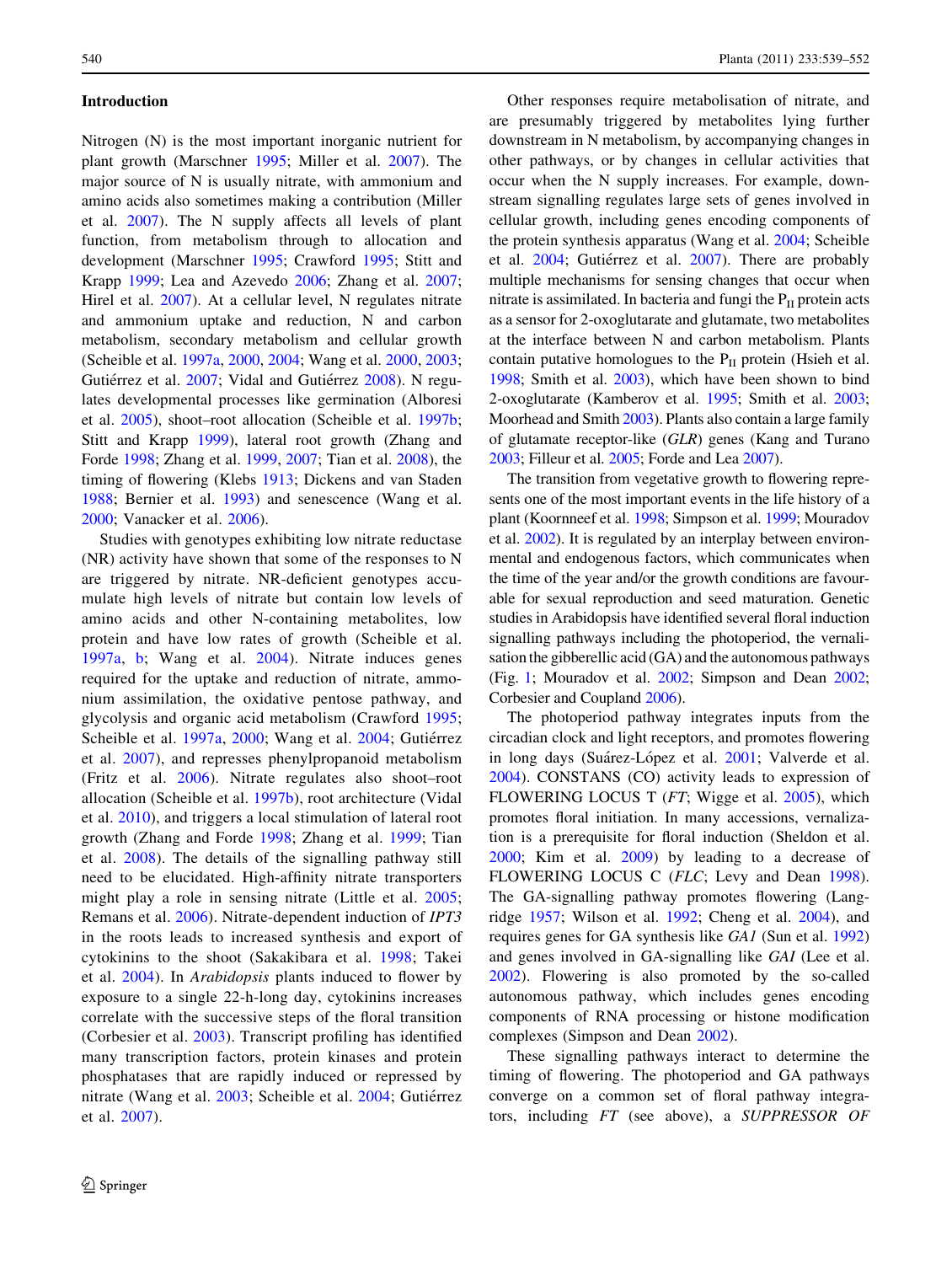<span id="page-2-0"></span>

OVEREXPRESSION OF CONSTANS 1 (SOC1; Lee et al. [2000;](#page-12-0) Samach et al. [2000;](#page-12-0) Moon et al. [2003\)](#page-12-0) and LEAFY  $(LFY; Blázquez and Weigel 2000)$  $(LFY; Blázquez and Weigel 2000)$  $(LFY; Blázquez and Weigel 2000)$ .  $FLC$  acts by negatively regulating FT and SOC1, and thus, overrides the photoperiod and the GA-signalling pathways. Vernalization and the autonomous pathway act by epigenetic silencing of FLC (Simpson and Dean [2002](#page-12-0); Sung and Amasino [2004](#page-13-0)), allowing promotion of flowering by the photoperiod and GA pathways.

N has been known for almost a century to modify the timing of flowering (Klebs [1913\)](#page-12-0). Flowering is often delayed by a high N supply and is accelerated by high rates of photosynthetic  $CO<sub>2</sub>$  fixation, which are thought to deplete N (reviewed in Bernier et al. [1981;](#page-11-0) Dickens and van Staden [1988](#page-11-0); Bernier et al. [1993\)](#page-11-0). It may promote reproduction and redistribution when the N supply is low, and allow exploitation of the resources to establish a larger vegetative biomass, and ultimately a larger number of seeds, when there is a more ample supply of N. The influence of N fertilisation on flowering is also an important factor in agriculture. N fertilisation has been a powerful tool to increase yield of cultivated plants, but can lead to a delay in flowering or tuberisation (Marschner [1995](#page-12-0); Wiltshire and Cobb [1996\)](#page-13-0). More generally, understanding the regulation of the plant N economy may help to improve N use efficiency (Hirel et al. [2007\)](#page-11-0).

The mechanism by which the N supply influences flowering is unknown. The following experiments were carried out to address two questions. First, is the delayed transition to flowering in high N conditions triggered by changes in nitrate, or is it due to a general change in the level of organic nitrogen metabolites? Second, how does N-signalling interact with other known and genetically characterised floral induction pathways?

## Materials and methods

## Plant material

Landsberg erecta (Laer), Columbia (Col-0) and C24 Arabidopsis thaliana accessions, different flowering-time mutants and transgenic plants with modified expression in flowering-time genes in the Laer or Col-0 background were obtained from the Nottingham Arabidopsis Stock Centre. Transgenic lines were generated in George Coupland's group, (Max Plank Institute for Plant Breeding Research, Cologne, Germany).

Plant growth media and conditions

Seedlings were grown on horizontal agar plates under sterile growth conditions. Briefly, seeds were surface sterilized in bleach solution containing 3% NaHClO plus 0.005% (w/v) Tween 20 for 15 min, washed 3 times with sterile distilled water, resuspended in 0.15% sterile agar, and distributed on agar plates containing nutrient medium with 1, 10 or 35 mM nitrate, and 1 mM  $MgSO<sub>4</sub>$ , 2.5 mM KCl, 3 mM KH<sub>2</sub>PO<sub>4</sub>, 2 mM CaCl<sub>2</sub>, 4 mM glutamine, 1% sucrose, 0.021 mM FeEDTA, 0.075 mM  $H_3BO_3$ , 17.5  $\mu$ M MnSO<sub>4</sub>, 1.25 μM ZnSO<sub>4</sub>, 0.75 μM CuSO<sub>4</sub>, 0.5 μM NiCl<sub>2</sub>,  $0.375 \mu M$  Na<sub>2</sub>MoO<sub>4</sub>, 25 nM CoCl<sub>2</sub>, and 3 mM MES (pH)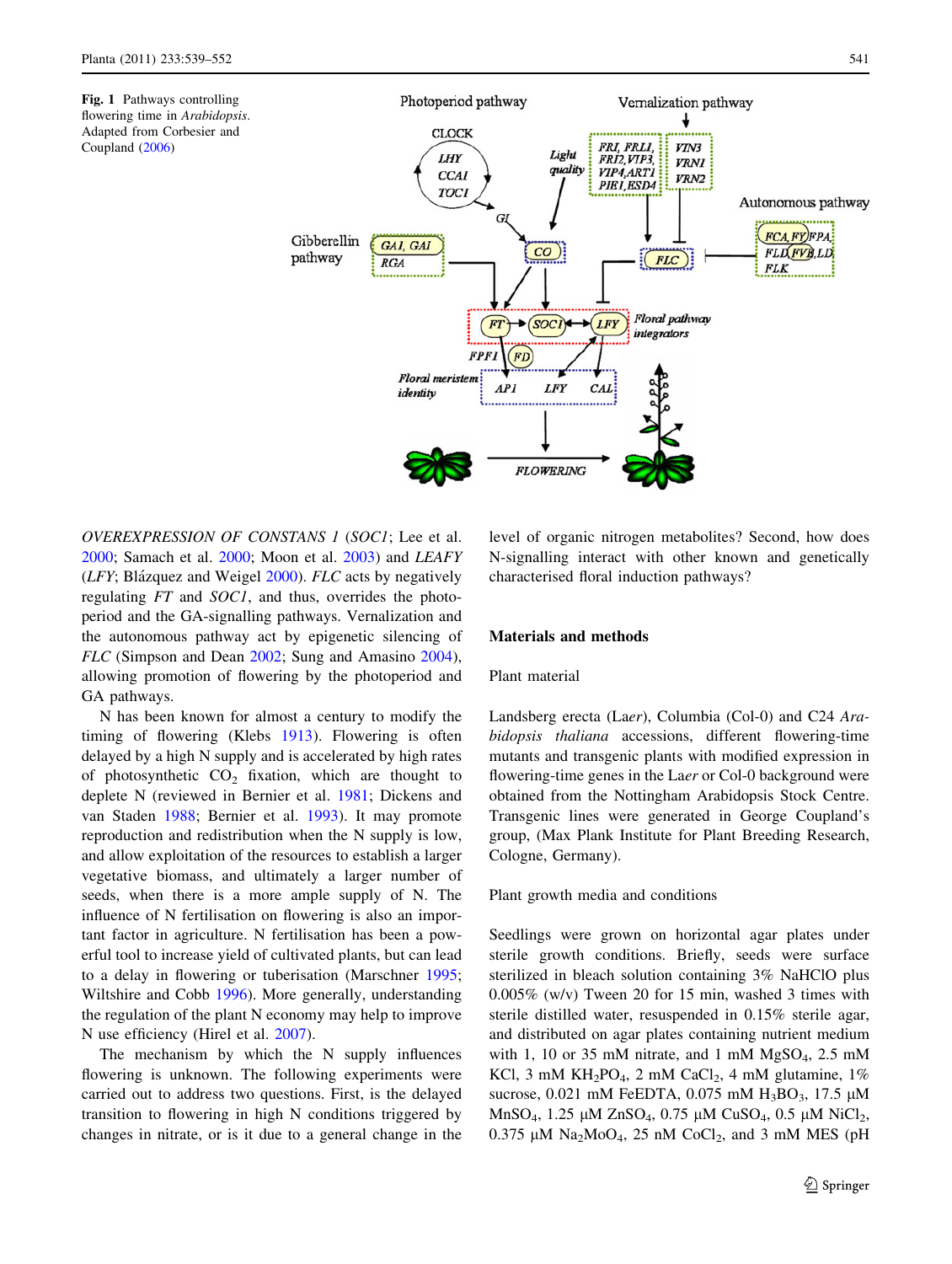5.6). Sucrose and glutamine were filtered and added after autoclaving. Some experiments used 0.5 and 10 mM nitrate without glutamine. Phosphate starvation treatments used a final  $KH_2PO_4$  concentration of 200 µM. The plates were sealed with Leucopore tape (Beiersdorf, Hamburg, Germany), at  $4^{\circ}$ C for 3–5 days, and transferred to sterile growth chambers, with  $20^{\circ}$ C day/night and 120 µmol photons  $m^{-2}$  s<sup>-1</sup> light with a day length as specified in the figure legends. Plants were visually scored each day for floral buds.

To investigate abiotic stresses, wild-type Laer and fcaco2ga1-3 were grown on soil. Control plants were grown in a 12 h light/12 h dark photoregime (ca. 120 µmol m<sup>-2</sup> s<sup>-1</sup> light), 60% relative humidity and 20°C, unless indicated otherwise. The high light treatment was 800  $\mu$ mol m<sup>-2</sup> s<sup>-1</sup> in a 8 h light/16 h dark photoperiod, high temperature was  $26^{\circ}$ C day/ $22^{\circ}$ C night in a 12 h light/ 12 h dark photoperiod, photochilling was  $16^{\circ}$ C day/night, 800 µmol m<sup>-2</sup> s<sup>-1</sup> in a 12 h light/12 h dark photoregime, and continuous light was with 120  $\mu$ mol m<sup>-2</sup> s<sup>-1</sup> light at a temperature of  $20^{\circ}$ C.

## Determination of metabolites

The soluble fraction of ethanol extracts was used to measure glucose, fructose, sucrose, nitrate and total amino acids (Fritz et al. [2006\)](#page-11-0), and the residual fraction for protein and starch analysis (Geigenberger et al. [1996](#page-11-0); Scheible et al. [1997a](#page-12-0)).

## Results

Establishment of an experimental system in which nitrate and organic nitrogen can be varied independently of each other

Addition of nitrate to a plant alters the level of nitrate, the levels of downstream metabolites, and the rate of growth. Previous studies used genotypes with low or no NR activity to separate these responses. For studies of flowering, this approach has two disadvantages. First, although low-NR genotypes allow nitrate to be varied independently of downstream events, this is achieved against a background of low levels of N-containing metabolites and slow growth. To study flowering, it would be more appropriate to use a treatment that allows nitrate to be varied in the presence of high organic N, to avoid possible complications due to nonspecific effects of slow growth per se. Second, it would be very tedious to screen the interaction between N and existing floral induction pathways in this genetic background, because this would require lengthy crossing programs to generate genotypes that are homozygous for

multiple mutations or transgenes. For this reason, we explored whether glutamine supplementation can be used as an alternative approach. In this approach, the nitrate concentration is varied, while supplying glutamine as a constitutive source of N. Addition of 4 mM glutamine to Arabidopsis growing on 0.2 mM nitrate restored growth to above that seen on 10 mM nitrate (data not shown). Other amino acids including asparagine, aspartate, glutamate and alanine were less effective (data not shown).

Figure [2](#page-4-0) summarizes the response when the Arabidopsis accession C24 is grown with 1, 10 or 35 mM nitrate in the presence of 4 mM glutamine as a constitutive N source on nutrient agar in weak light in a 12 h light/12 h dark photoregime. The plants were visually scored each day for the presence of a flower bud. At the time when ca. 30% of the plants in a given treatment had started to flower, all plants with a flower bud were harvested for destructive analysis. The remaining plants were visually scored for flowering for the remainder of the experiment. Decreased nitrate led to flowering at an earlier time (Fig. [2a](#page-4-0)), after producing fewer leaves (Fig. [2b](#page-4-0)) and with a lower shoot fresh weight at the time of flowering (Fig. [2](#page-4-0)c). Similar results were obtained for Laer (see Supplemental Fig. S1) and Col-0 (see below).

Total plant fresh weight when ca. 30% of the plants had started to flower was 187, 325 and 554 mg for plants growing on 1, 10 and 35 mM nitrate (Fig. [2](#page-4-0)c, data not shown). This corresponded to day 22, 26 and 30 after germination, respectively. Based on the total plant weight and a seed weight of 0.025 mg, and assuming exponential growth over the life cycle of the plant, we estimated an average relative growth rate of about 0.24, 0.22 and 0.21 on 1, 10 and 35 mM nitrate, respectively. This provides direct evidence that inclusion of glutamine in the medium largely reverses the inhibition of growth in low nitrate. The shoot/ root ratio typically decreases in low N, because root growth is inhibited less strongly than shoot growth. It is known that this response is regulated by nitrate. This decrease of the shoot/root ratio occurred when nitrate was decreased in the presence of glutamine (Fig. [2](#page-4-0)d).

Metabolites were measured in the shoot and roots as flowering commenced. Low nitrate in the medium led to a decrease of the internal nitrate pool (Fig. [2e](#page-4-0)), and a general increase of amino acids (Fig. [2f](#page-4-0)). The latter was partly due to an increase of glutamine, but analyses of the amino acid composition revealed that the levels of most other amino acids were unaltered or increased slightly in low nitrate (data not shown). There was also a small increase in the levels of glucose (Fig. [2g](#page-4-0)), fructose (not shown), sucrose (Fig. [2h](#page-4-0)) and starch (Fig. [2i](#page-4-0)), compared to plants grown on higher nitrate.

For comparison, C24 was also grown with 0.5 and 10 mM nitrate in the absence of glutamine (right hand side of the panels in Fig. [2](#page-4-0)). In these conditions, low nitrate did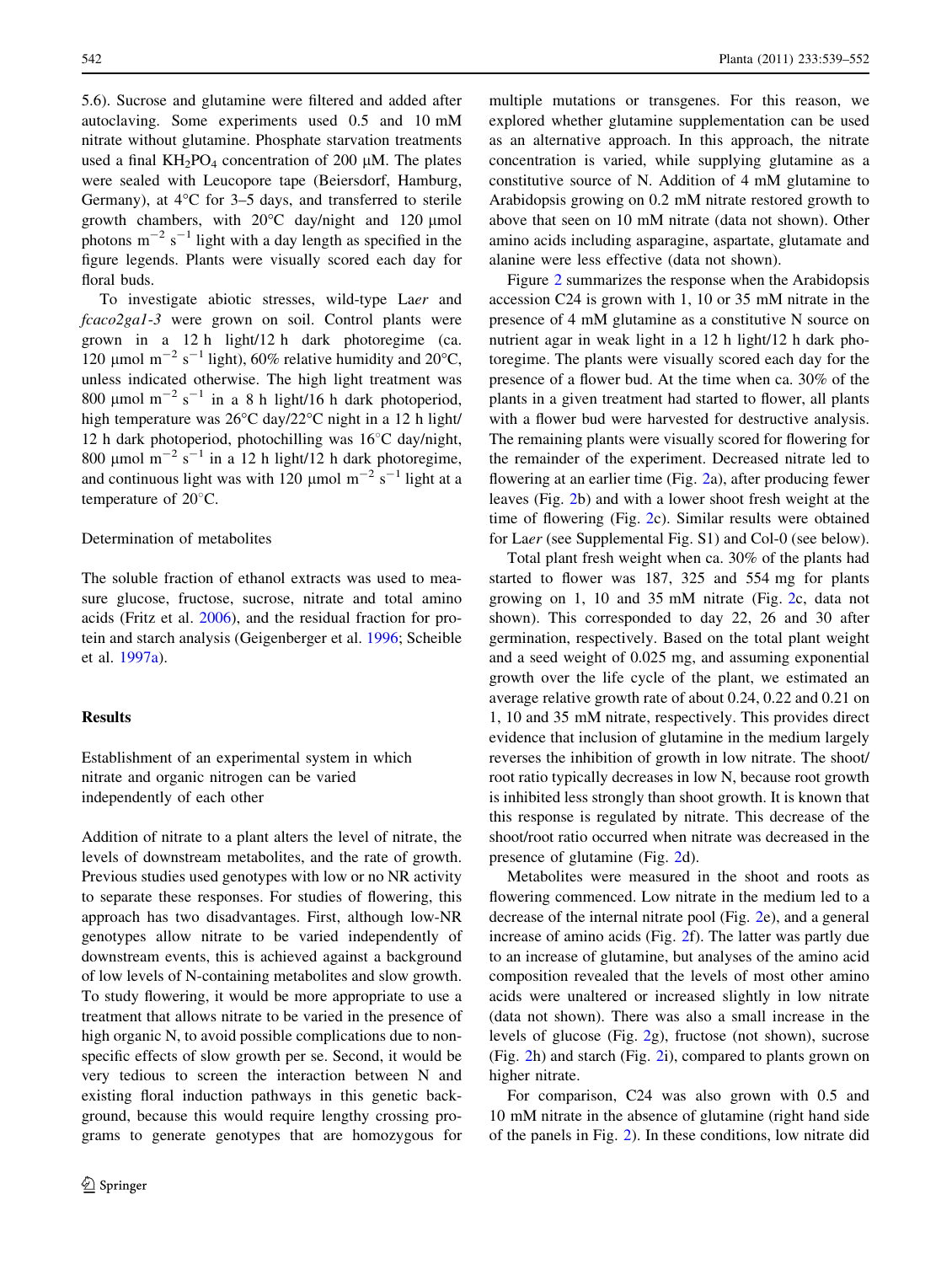<span id="page-4-0"></span>Fig. 2 Influence of nitrate on the transition to flowering and metabolite levels in the Arabidopsis accession C24 grown with glutamine as a constitutive N source. Plants were grown on medium supplemented with 4 mM glutamine and 1 (grey), 10 (red) or 35 (blue) mM nitrate, or on non-glutamine supplemented medium with 0.5 (yellow) or 10 (brown) mM nitrate, in a 12 h light/12 h dark photoperiod  $(120 \text{ }\mu\text{mol m}^{-2} \text{ s}^{-1})$  at 20°C. The percentage of plants with a visible floral bud was scored each day after germination (a). On the day when about 30% of the plants had a visible floral bud, all plants with a floral bud were harvested. This corresponded to 22, 26 and 30 days for plants on 1, 10 and 35 mM nitrate, respectively (the plant age at harvest is noted above). Key colours corresponding to the different treatments mentioned above are similar to panel a, but in this case it is necessary to differentiate between shoot (clear) and root (hatched) tissues. This material was analysed to determine leaf number (b), shoot fresh weight (FW, c) and root FW (not shown), from which the shoot/ root ratio (d) was calculated. The shoots and roots were also analysed for nitrate (e), total amino acids (f), glucose (g), sucrose (h) and starch (i). Metabolite levels in the shoot and root are shown as plain and hatched bars, respectively. The results are the mean  $\pm$  SE of 10–15 individual plants per treatment



not lead to earlier flowering with respect to time (Fig. 2a), but it did lead to earlier flowering when this is related to leaf number or shoot weight basis (Fig. 2b, c). The acceleration of flowering by low nitrate is masked when flowering is scored on a time basis, because growth is much slower. The impact of external nitrate on internal nitrate levels was similar to that seen in the presence of glutamine (Fig. 2e). The levels of amino acids were lower than in the presence of glutamine, and decreased slightly in low nitrate. The levels of carbohydrates in low nitrate were much higher in the absence of glutamine. This is probably due to the very slow rate of growth in these conditions.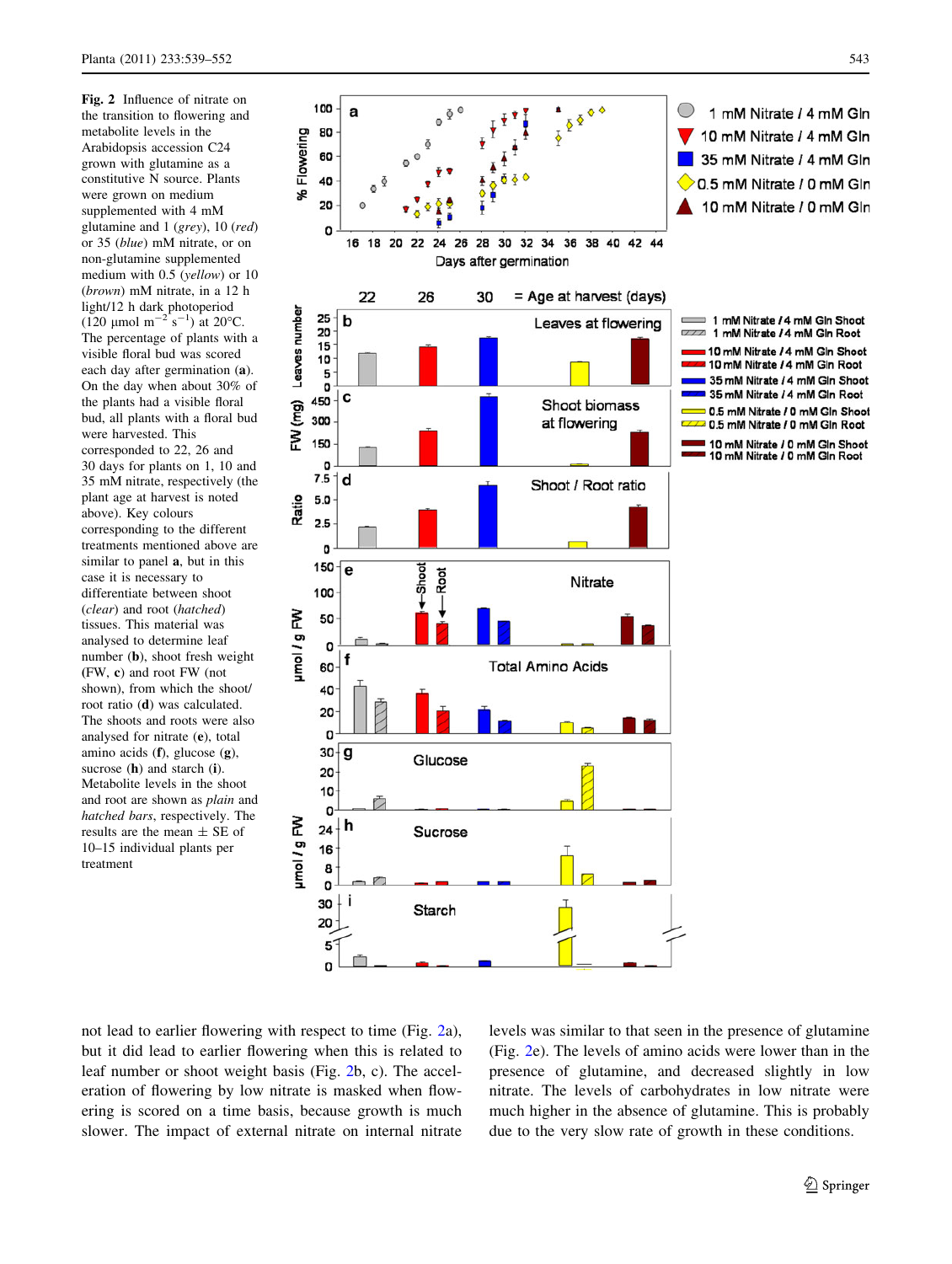

Fig. 3 Influence of nitrate on the transition to flowering and metabolite levels in the Arabidopsis accession Col-0 grown with glutamine as a constitutive N source in long, neutral and short-day conditions. Plants were grown on 1, 10 or 35 mM nitrate in the presence of 4 mM glutamine, at 20°C and a light intensity of (120 µmol m<sup>-2</sup> s<sup>-1</sup>) in a 16 h light/8 h dark, 12 h light/12 h dark or 8 h light/16 h dark photoregime (long, neutral and short days, respectively). The percentage of plants with a visible floral bud was scored each day after germination (a). On the day when about 30% of the plants had a visible floral bud, all plants with a floral bud were harvested. This was after 22 days for all plants growing in a 16/8 cycle, after 27, 33 and 37 days for plants growing in a 12/12 cycle on 1, 10 and 35 mM nitrate, respectively, and after 75, 82 and 116 days for plants growing in a 8/16 cycle in 1, 10 and 35 mM nitrate. This material was used to determine leaf number (b), shoot FW at the transition to flowering  $(c)$ , the shoot/root ratio  $(d)$ , nitrate  $(e)$ , total amino acids  $(f)$ , glucose  $(g)$ , sucrose  $(h)$  and starch  $(i)$ . For details and colour scheme, see the legend to Fig. [2](#page-4-0). The results are the mean  $\pm$  SE of 10–15 individual plants per treatment

#### Interaction of nitrate with the photoperiod

Figure 3 shows a more extensive experiment in which the accession Col-0 was grown in long (16/8), neutral (12/12) or short (8/16) day conditions in the presence of 1, 10 or 35 mM nitrate on glutamine-supplemented medium. As in the experiment of Fig. [2,](#page-4-0) when circa 30% of the plants in a given treatment had floral buds these plants were harvested for further analyses, and the remaining plants were scored visually for the remainder of the experiment. The times of harvest are noted in the legend of Fig. 3.

As expected, on high nitrate flowering occurred earlier in long-day conditions than in neutral or short-day conditions (Fig. 3a). Low nitrate did not alter the flowering time in long days, but led to earlier flowering in neutral conditions, and under short-day conditions, flowering was more rapid in nitrate-limiting conditions (Fig. 3a). Leaf number and shoot biomass at flowering were unaffected by nitrate in long days, but were decreased by low nitrate in neutral and short days (Fig. 3b, c). The shoot/root ratio decreased in low nitrate, especially in neutral and short-day conditions (Fig. 3d).

Using the procedure outlined above, we estimated that plants growing on 1, 10 and 35 mM nitrate had average relative growth rates of 0.21, 0.24 and 0.23 in a 16/8 cycle, 0.21, 0.18 and 0.17 in a 12/12 cycle, and 0.085, 0.082 and 0.063 in a 8/16 cycle. Thus, inclusion of glutamine in the medium reverses the inhibition of growth of Col-0 in low nitrate, as already seen for C24.

Analyses of plants harvested when flowering was just starting in each treatment showed that internal nitrate fell to low levels in the 1 mM nitrate treatment in all of the photoperiod regimes, and remained high in the 10 and 35 mM nitrate treatments in all three photoperiod regimes (Fig. 3e). The differential response of flowering to nitrate in the three photoperiods is therefore not due to day-lengthdependent changes of internal nitrate. The trend to slightly increased levels of amino acids (Fig. 3f) and increased levels of carbohydrates (Fig. 3g–i) in low nitrate noted for C24 is confirmed in Col-0. This trend is seen in all three photoregimes. As expected, carbohydrates were lower in short days than in neutral or long-day conditions. Amino acids were also lower; this may be due to a restriction on nitrogen metabolism due to a lower supply of carbon in short-day conditions (Matt et al. [1998](#page-12-0)).

Influence of nitrate on flowering in mutants in known floral induction pathways

Figure [4](#page-7-0) summarizes a set of experiments with mutants and transgenic plants altered in the activity of the autonomous, GA, photoperiod or vernalization floral induction pathways, and with transgenic plants with lesions that affect the floral integrators. All these experiments were carried out in a 12 h light/12 h dark photoregime, with plants growing on nutrient medium supplemented with 4 mM glutamine and provided with 1, 10 or 35 mM nitrate. Some of the mutants are in the Laer background, and some in the Col-0 background (see legend). Both wild types show a weak response to nitrate in these conditions. The complete data set is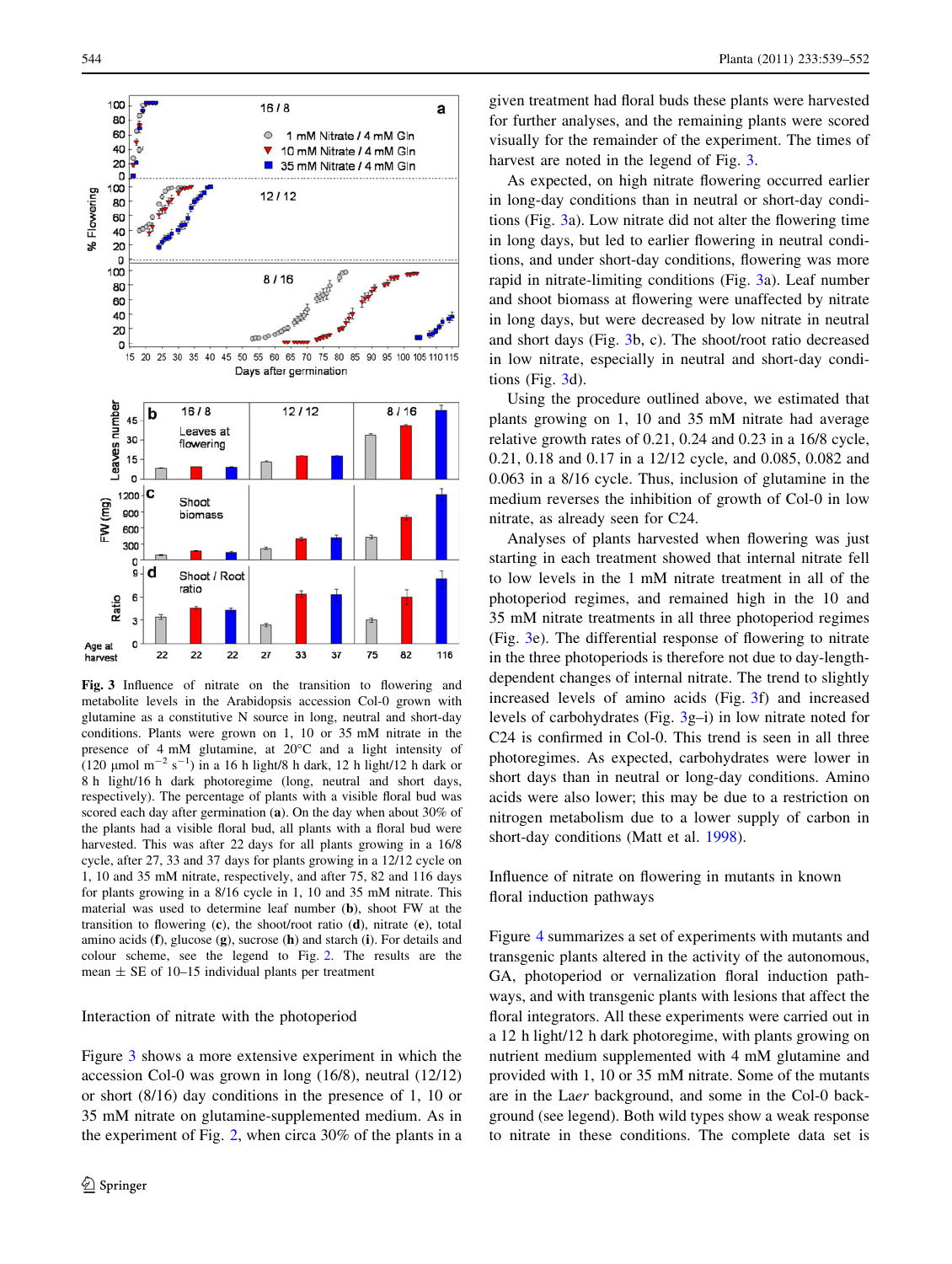#### Fig. 3 continued



provided in the supplemental material (Supplemental Table S1).

As expected, flowering was delayed in mutants in the autonomous pathway  $(fwa-l, fve-l, fy-l)$  (Fig. [4](#page-7-0)a, see Supplemental Fig. S2 for more data) and a CONSTANS knock-out mutant  $(co-2$  tt[4](#page-7-0)) (Fig. 4c, see also Fig. [5](#page-8-0)c) compared to the corresponding wild type. Mutants in the GA pathway (gai, ga1-3) (Fig. [4b](#page-7-0), see Supplemental Fig. S3 for more data) only showed a tendency. The  $co-2$ mutant that was used carries the *transparent testa4* (tt4) mutation (Putterill et al. [1995;](#page-12-0) Onouchi et al. [2000\)](#page-12-0). This causes a white seed colour phenotype and was used as a visible marker to indicate the presence of the co2 mutation, but should not affect flowering time. These mutants showed a clear tendency to flower more rapid in low nitrate. This response was retained but not strengthened in the GA-pathway mutants. The response to nitrate was significant in the autonomous pathway mutants  $fwa-1$ ,  $f y-1$ , where it was more marked than in the corresponding wild type.

The triple mutant *fcal co-2 gal-3* is compromised in photoperiod, autonomous and GA-dependent flowering, and does not flower under either short- or long-day conditions (Reeves and Coupland [2001\)](#page-12-0). No floral buds were

seen when this triple mutant was grown for up to 90 days in the presence of 35 mM nitrate (Figs. [4d](#page-7-0), [6\)](#page-8-0). Strikingly, flowering occurred after ca. 75 and 50 when nitrate was decreased to 10 and 1 mM, respectively.

The photoperiod, GA and autonomous pathways act by inducing floral integrators like FT, FD, SOC1, TFL and LFY (Fig. [1\)](#page-2-0). FD and SOC1 have been implicated in the signalling pathway downstream of FT, while TFL is thought to antagonise LFY. Low nitrate accelerated flowering in  $ft-7$ ,  $fd-1$ ,  $lfy$ , and  $tfl-1$  single mutants (Figs. [4e](#page-7-0), [5](#page-8-0)). The only exception was  $\text{soc1-1}$ , where flowering was hardly delayed. The latter experiment was repeated three times (Figs. [4](#page-7-0)e, [5\)](#page-8-0). Flowering was strongly delayed in the  $ft-7$  soc1-1 double mutant (Figs. [4e](#page-7-0), [5\)](#page-8-0). The response to nitrate was qualitatively stronger after repressing some of these floral integrators, including  $ft-7$  single mutant and the  $ft-7$  soc1-1 double mutant. These results suggest low nitrate promotes flowering via a mechanism that operates independently of the photoperiod, GA and autonomous floral induction pathways, and that enters downstream of the known floral integrators.

The finding that the response to nitrate is stronger in  $co-2$  tt4, the ft-7 soc1-1 double mutant and the fcal co-2 ga1-3 triple mutant could be explained if nitrate acts in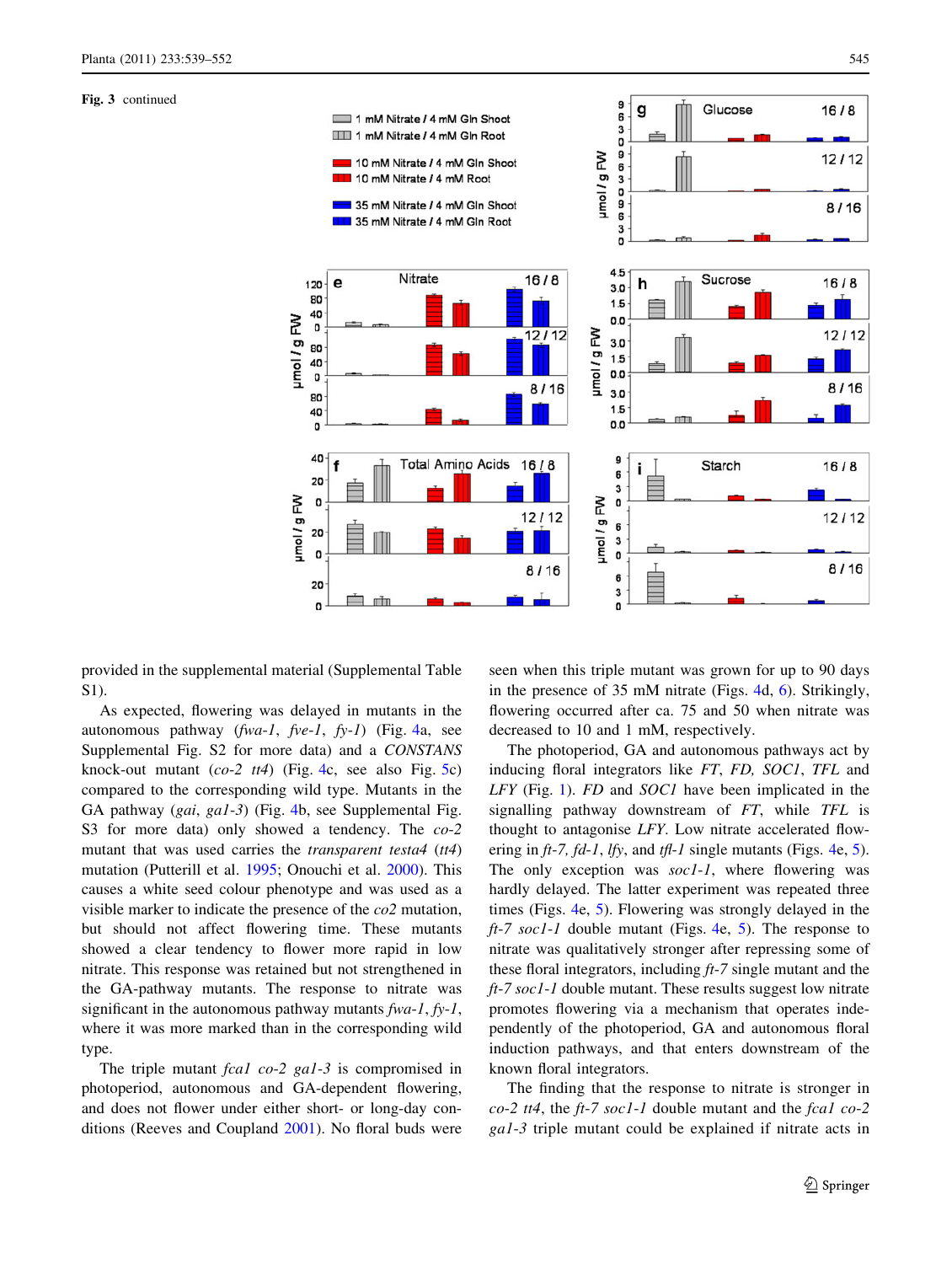<span id="page-7-0"></span>

Fig. 4 Summary of the response of flowering to nitrate in mutants in the floral induction pathways and the floral integrators. The percentage of plants with a visible floral bud was scored each day after germination and, in order to get an overview of the flowering time for the different genotypes, the time at which 30% of the plants induced to flower is represented as the mean  $\pm$  SD. All genotypes were grown on 1, 10 or 35 mM nitrate in the presence of 4 mM glutamine as a constitutive N source in a 12 h light/12 h dark (ca. 120 µmol m<sup>-2</sup> s<sup>-1</sup>) at 20°C. **a** Autonomous pathway (fwa-1, fve-1,  $fy-1$ ; see supplemental Fig. S2 for the original data), **b** gibberellic acid pathway (gai, ga1-3; see Supplemental Fig. S3 for the original data), c photoperiod pathway  $(35S::CO, co2~tt4;$  $(35S::CO, co2~tt4;$  $(35S::CO, co2~tt4;$  see Fig. 5 for the original data), **d** constitutive overexpression of  $FLC$  (35S:: $FLC$ ), **e** the fca co2

 $gal-1$  triple mutant (see Fig. [6\)](#page-8-0) and floral integrators lying downstream or  $CO$  and  $FLC$  (ft-7, soc1-1, ft-7 soc1-1, fd-1, lfy, tfl-1; see Fig. [5;](#page-8-0) supplemental Fig. S2 for the original data). The wild-type background was Laer for all the mutants. The response in wild-type Laer and wild-type Col-0 is shown for comparison. All experiments were performed with 11–22 individual plants per treatment. Open circle means that no plant showed floral bud in that condition. Response to different nitrate concentrations was analysed for each genotype ( $*P < 0.05$ , determined with one-way ANOVA for independent samples). \*\*Pairwise significant differences between means (relative to wild-type Laer) determined with one-way ANOVA followed by a multiple comparison test (Tukey's honestly significant difference test)

parallel with other signalling pathways, and its impact can be more clearly detected when their pathways are inhibited. In this case, constitutive activation of other floral induction pathways should override the effect of low nitrate. As already noted, nitrate has a strong impact on flowering time in short days, but little effect in long days when the photoperiod pathway is activated. This indicates that nitrate acts in parallel to and is redundant with the photoperiod pathway. Flowering is also independent of the nitrate supply in  $35S::CO$  mutants, where the photoperiod pathway is constitutively activated (Fig. [5](#page-8-0)b). The autonomous pathway and the vernalisation pathways both act by repressing FLC (Fig. [1\)](#page-2-0). The interaction of nitrate with these pathways was investigated in 35S::FLC mutants, which have constitutive overexpression of FLC and strongly delayed flowering. The response to nitrate was abolished in 35S::FLC mutants (Fig. 4d).

Summarizing, the promotion of flowering by low nitrate becomes more marked when the other signalling pathways are attenuated or inhibited, but is blocked by constitutive overexpression of FLC. These observations are consistent with the idea that nitrate modulates flowering time via a pathway that acts in parallel with the autonomous,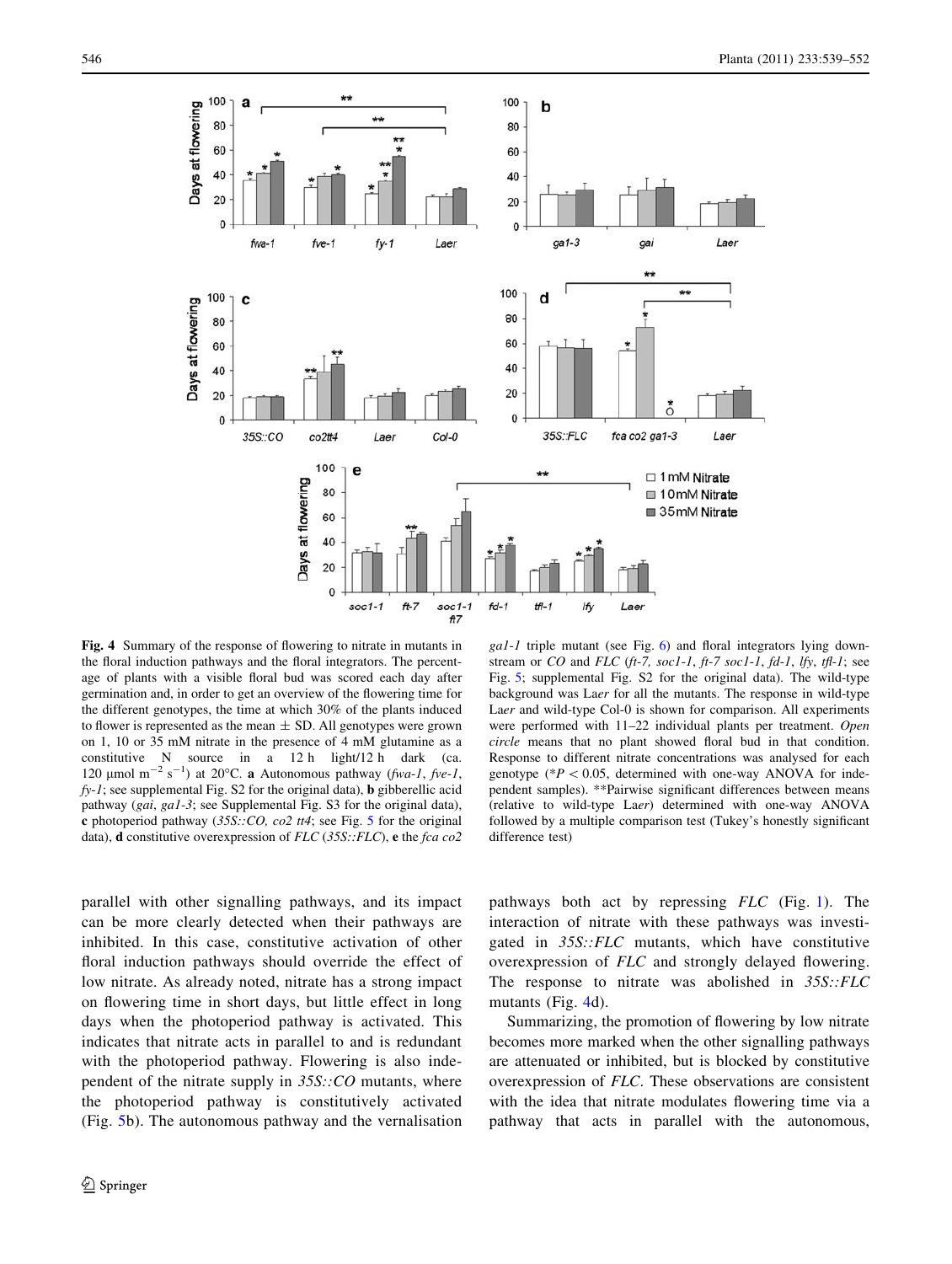<span id="page-8-0"></span>

Fig. 5 Response to nitrate in mutants in the photoperiod pathway, and in floral integrators lying downstream of this pathway. All genotypes were grown on 1, 10 or 35 mM nitrate in the presence of 4 mM glutamine as a constitutive N source in a 12 h light/12 h dark (ca. 120 µmol m<sup>-2</sup> s<sup>-1</sup>) at 20°C. **a** Laer wild-type, **b** 35S:: CO, **c** co2 tt4, **d** soc1-1, **e** ft-7 and **f** ft-7 soc1-1 double mutant. All experiments were performed with 11–22 individual plants per treatment. For colour scheme, see Fig. [2](#page-4-0)

photoperiod and GA pathways, that enters downstream of the known floral integrators, but is repressed by FLC.

#### Response to low phosphate

To investigate whether other nutrients modulate flowering via a similar mechanism to nitrate, wild-type Laer and the fcal co-2 gal-3 triple mutant were grown in the presence of excess (3 mM) and limiting (0.2 mM) phosphate



Fig. 6 Response to nitrate in the fca co2 gal-3 triple mutant. The triple mutant was grown on 1 (grey circle), 10 (red triangle) or 35 (blue square) mM nitrate in the presence of 4 mM glutamine as a constitutive N source in a 12 h light/12 h dark (ca. 120  $\mu$ mol m<sup>-2</sup> s<sup>-1</sup>) at 20°C. 12-15 individual plants were used per treatment. The response in wild-type Laer is shown in Fig. 5a. The experiment was performed three times with similar results. For colour scheme, see Fig. [2](#page-4-0)



Fig. 7 Response of flowering time to low phosphate. a Laer, wild type grown on 1 mM KNO<sub>3</sub> ( $n = 14$ ), 35 mM KNO<sub>3</sub> ( $n = 22$ ) or 0.2 mM KH<sub>2</sub>PO<sub>4</sub> ( $n = 41$ ). **b** *fca co*2 *gal*-3 triple mutant on 1 mM KNO<sub>3</sub> ( $n = 15$ ), 35 mM KNO<sub>3</sub> ( $n = 14$ ) or 0.2 mM KH<sub>2</sub>PO<sub>4</sub>  $(n = 48)$ . Treatments of 1 mM and 35 mM KNO<sub>3</sub> contained 3 mM phosphate, so that, were used for comparison to the 0.2 mM phosphate treatment. All mediums were supplemented with 4 mM glutamine. Plants were grown in a 12 h light/12 h dark photoperiod at  $20^{\circ}$  C day/night and 12 h of light period

(Fig. 7). Low phosphate led to earlier flowering in wildtype Laer (Fig. 7a). Flowering in the triple mutant was suppressed for at least 75 days in high phosphate (plants never flowered), but was initiated after 30–50 days in 0.2 mM phosphate (Fig. 7b).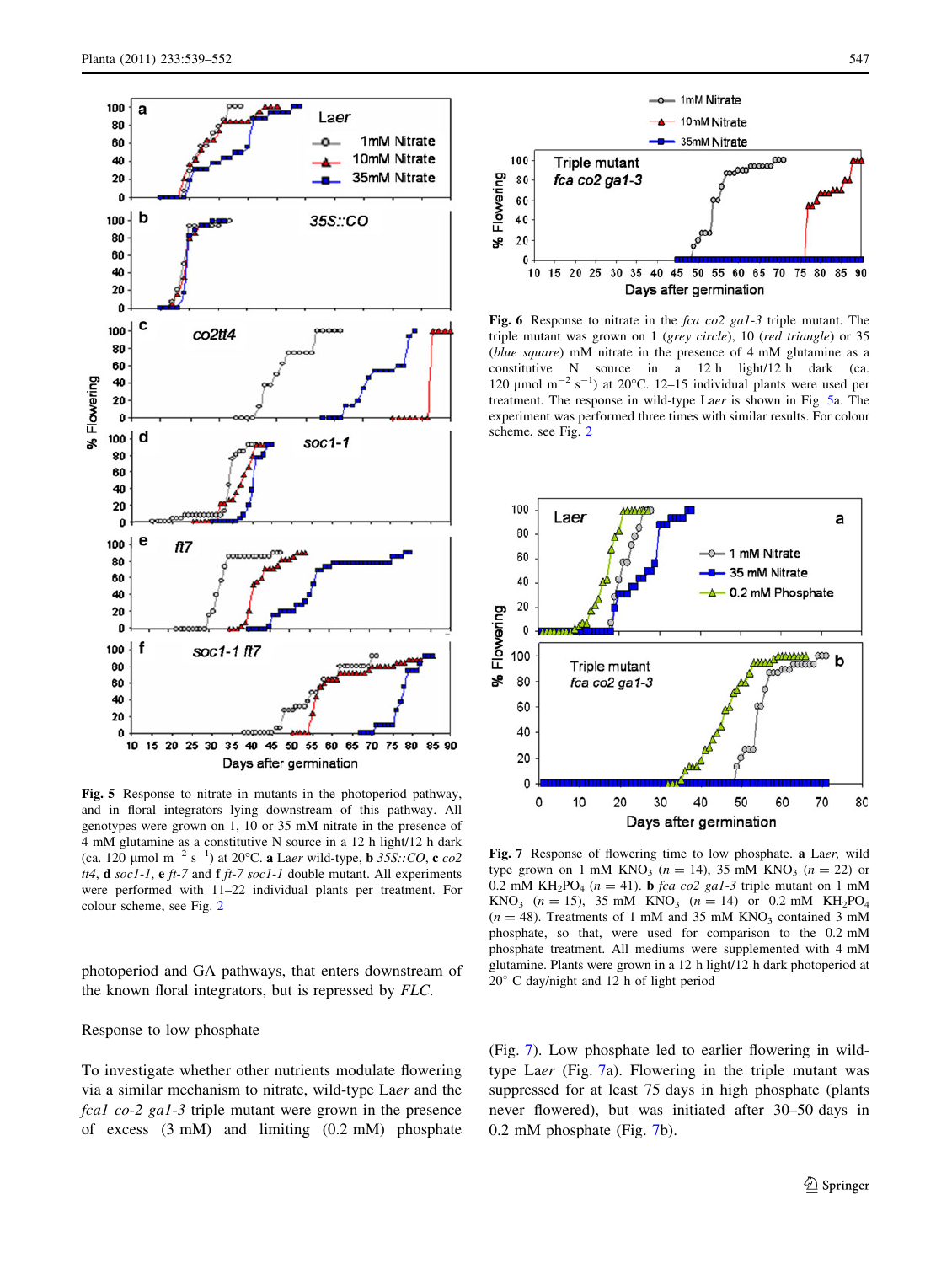#### Response to abiotic stresses

General stress can also lead to early flowering. To provide further evidence that low nitrate does not act via a general stress pathway, we investigated whether abiotic stresses can trigger flowering in the fcal co-2 gal-3 triple mutant (Fig. 8). High light (Fig. 8a), high temperature (Fig. 8b), photochilling (Fig. 8c) and continuous light treatments (Fig. 8d) lead to earlier flowering in wild-type Laer. Except for photochilling, the effect was similar to or larger than the effect of nitrate in wild-type plants (see e.g., Fig. [5](#page-8-0)a). None of these treatments induced flowering in the triple mutant.

## **Discussion**

The experiments in this paper were carried out to investigate how nitrate regulates flowering, by exploiting genetic tools available in Arabidopsis. N deficiency often induces early flowering (Klebs [1913;](#page-12-0) Dickens and van Staden [1988](#page-11-0); Bernier et al. [1993\)](#page-11-0). Limiting N leads to many changes in the plant including the depletion of nitrate, ammonium and amino acids, decreased protein, accumulation of carbohydrates especially starch, decreased growth, a change in allocation to favour root growth relative to shoot growth, and early senescence of old leaves. To separate the specific effects of nitrate from more general changes due N deficiency, we used glutamine as a constitutive N supply, and varied the nitrate in the medium. Plants growing on 1 mM nitrate contained low internal nitrate, but showed similar rates of growth to plants in 10 and 35 mM nitrate, and had slightly elevated amino acid levels. This shows that glutamine can efficiently replace nitrate as an N source.

Growth in low N typically leads to a decrease of the shoot:root ratio (Marschner [1995\)](#page-12-0). This decrease is partly due to nitrate signalling. Thus, the shoot:root ratio is high in low-NR mutants where organic N is low but nitrate is high (Scheible et al. [1997b](#page-12-0)), and lateral root growth is directly regulated by nitrate (Zhang and Forde [1998](#page-13-0); Zhang et al. [1999;](#page-13-0) Tian et al. [2008](#page-13-0)). The decrease of the shoot:root ratio in our experiments provides evidence that nitrate signalling is operating in our growth system.

Plants grown on low nitrate flowered earlier than plants grown on high nitrate in this glutamine-supplemented system. Flowering was accelerated, irrespective of whether it was scored relative to time, leaf number or shoot fresh weight. This acceleration was observed in three different accessions (Col-0, Laer, C24). When C24 (data not shown) or the other accessions were grown on low and high nitrate in the absence of glutamine supplementation, a more complicated response was found. While low nitrate still led to earlier flowering on a leaf number or shoot fresh weight



Fig. 8 Response of flowering time to abiotic stress in wild-type Laer and the fca co2 ga1-3, triple mutant. Controls were grown in a 12 h light/12 h dark photoregime (ca. 120  $\mu$ mol m<sup>-2</sup> s<sup>-1</sup>) and 20°C, unless stated otherwise. a High light. Treatment 800 µmol m<sup>-2</sup> s<sup>-1</sup> in an 8 h light/16 h dark photoregime. Control ca. 120 µmol m<sup>-2</sup> s<sup>-1</sup>. Laer high light,  $n = 16$ ; Laer control,  $n = 10$ ;  $fcaco2gal-3$  high light,  $n = 16$ ;  $fcaco2gal-3$  control,  $n = 16$ . **b** High temperature. Treatment 26°C day/22°C night, 12 h light/12 h dark; 120 µmol m<sup>-2</sup> s<sup>-1</sup>. Control 20°C day/20°C night, 12 h light/12 h dark; 120 µmol m<sup>-2</sup> s<sup>-1</sup>. Laer high temperature,  $n = 16$ ; Laer control,  $n = 10$ ; fcaco2ga1-3 high temperature,  $n = 16$ ; fcaco2ga1-3 control,  $n = 16$ . c Photochilling. Treatment 16°C day and night; 800 µmol m<sup>-2</sup> s<sup>-1</sup>, 12 h light/12 h dark photoregime. Control 20°C day/20 $^{\circ}$ C night, 12 h light/12 h dark; 120 µmol m<sup>-2</sup> s<sup>-1</sup>. Laer photochilling,  $n = 16$ ; Laer control,  $n = 10$ ; fcaco2ga1-3 photochilling,  $n = 16$ ; fcaco2ga1-3 control,  $n = 16$ . d Continuous light. Treatment continuous light, 120 µmol m<sup>-2</sup> s<sup>-1</sup>, 20°C. Control 20°C day/20 $^{\circ}$ C night, 8 h light/16 h dark; 120 µmol m<sup>-2</sup> s<sup>-1</sup>. Laer continuous light,  $n = 16$ ; Laer control,  $n = 10$ ; fcaco2ga1-3 continuous light,  $n = 16$ ; fcaco2gal-3 control,  $n = 16$ 

basis, flowering was slightly delayed in time. This is probably due to the very slow growth of the plants. Measurements of metabolites in plants grown in the glutaminesupplemented growth system confirmed that the internal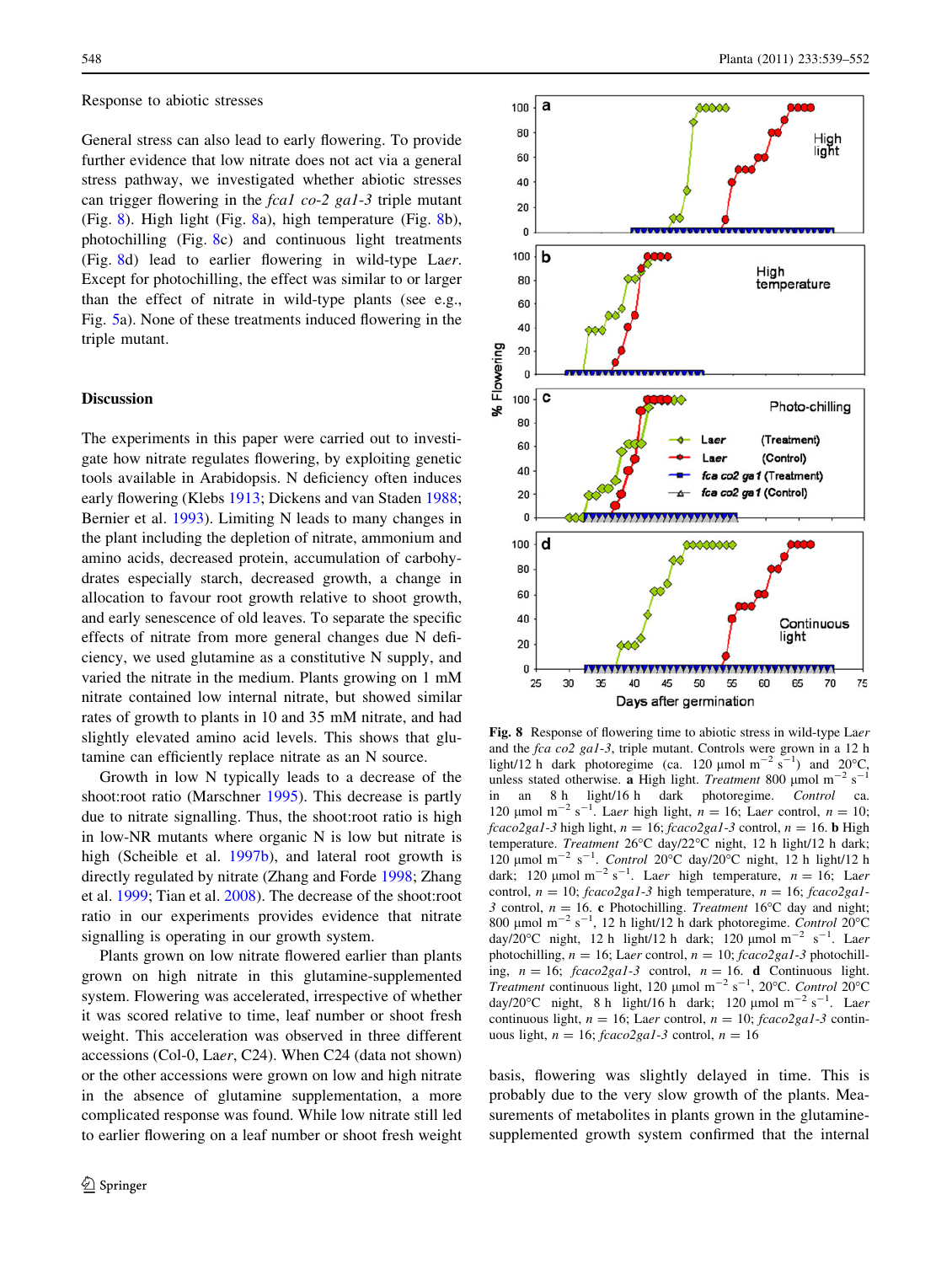nitrate decreased to low levels in the low nitrate treatment, while amino acids remained high. This provides evidence that the signal that regulates flowering is related to nitrate itself, or a metabolite that is formed from nitrate but lies upstream of glutamine. At least in these conditions, amino acids do not appear to serve as controlling factors of the floral transition (Corbesier et al. [1998,](#page-11-0) [2001;](#page-11-0) Suárez-López et al. [2001\)](#page-12-0).

Several floral induction signalling pathways have been genetically characterised, including the photoperiod, the temperature, the gibberellin and the autonomous pathways. Mutants and transformants that are attenuated or disrupted in these signalling pathways still showed an acceleration of flowering in low nitrate. There was an especially strong response in the fca-1 co-2 ga1-3 triple mutant, which is blocked in the photoperiod, autonomous and gibberellin floral signalling pathways. This triple mutant, which usually does not flower (Reeves and Coupland [2001\)](#page-12-0), flowered after 45–50 days in low nitrate. The photoperiod and GA pathways converge on a common set of floral pathway integrators, including FT, SOC1 and LFY (Blázquez and Weigel [2000;](#page-11-0) Lee et al. [2000;](#page-12-0) Samach et al. [2000;](#page-12-0) Moon et al.  $2003$ ; Boss et al. [2004](#page-11-0)). Mutants in  $ft7$  and  $lfy$  as well as the ft7 soc1-1 double mutant still showed an acceleration of flowering in low nitrate. These results indicate that nitrate acts by a separate signalling pathway, which enters downstream of the photoperiod, temperature, autonomous and vernalisation signalling pathways.

Although nitrate appears to act via a separate pathway, it interacts with other floral induction pathways. Nitrate has no detectable effect in long days or in CO overexpressing lines where photoperiod signalling is strongly activated. It has a particularly marked effect on flowering in short days or in  $\cos 2$  and ft mutants where photoperiod signalling is weakened or abolished. The vernalisation and autonomous pathways act by epigenetic silencing of FLC (Simpson and Dean [2002](#page-12-0); Sung and Amasino [2004;](#page-13-0) Alexandre and Hennig [2008\)](#page-11-0), which itself acts as a negative regulator of FT and SOC1. Correspondingly, overexpression of FLC overrides the photoperiod, autonomous and gibberellin floral induction pathways. Constitutive overexpression of FLC prevented early flowering in low nitrate. This implies that overexpression of FLC from the CaMV 35S promoter inhibits unknown components in the nitrate-floral signalling pathway. Interestingly, low nitrate still induced earlier flowering in autonomous pathway mutants (see above), even though such mutants contain elevated FLC mRNA levels (Michaels and Amasino [1999](#page-12-0); Sheldon et al. [2000](#page-12-0); Simpson and Dean [2002](#page-12-0), Simpson et al. [2004](#page-12-0)). This difference might be due to the much higher levels of FLC expression in 35S::FLC plants, or to differences in the spatial patterns of expression of FLC expression between 35S::FLC plants and autonomous pathway mutants. An alternative explanation is that nitrate is able to repress FLC when this floral repressor is expressed from its own promoter but not when it is constitutively and strongly expressed from the CaMV 35S promoter. However, this seems unlikely to be the sole explanation, because FLC is thought to act by repressing floral integrators like FT, SOC1 and LFY, and the response of flowering to nitrate is retained and even accentuated in lfy and ft-7 mutants and in ft-7 soc1-1 double mutants. There is also no evidence that low nitrate decreases FLC transcript levels (Scheible et al. [2004](#page-12-0); data not shown). Therefore, we can conclude that the effect of nitrate is dependent on FLC levels and perhaps there are some ecotypes (as C24) with an extreme vernalisation requirement that should be insensitive to nitrate levels (with respect to flowering time).

Recently, evidence has been adduced that further pathways operate to induce flowering in response to stress, including a salicylic acid that leads to early flowering under UV-C stress and interacts with FLC, FT and some components of the autonomous pathway (Martinez et al. [2004](#page-12-0); Wada et al. [2010\)](#page-13-0) and a high-temperature pathway that involves some components of the autonomous pathway (Blázquez et al. [2003;](#page-11-0) Balasubramanian et al. [2006\)](#page-11-0). Several lines of evidence indicate that low nitrate does not act via a general stress pathway. First, nitrate accelerated flowering, even when plants were provided with glutamine and had high levels of amino acids and protein, and rates of growth comparable to those on high nitrate. Second, nitrate still led to early flowering in the fcalco-2gal-3 triple mutant, whereas the acceleration of flowering by several stresses including high temperatures was blocked in this triple mutant. Third, regulation of flowering by salicylic acid pathway is blocked by mutations in the autonomous pathway including fve-3 and fca-9, and probably required increase expression of FT (Martinez et al. [2004](#page-12-0)), whereas low nitrate still induced flowering in fve and fca mutants, and in the ft-7 mutant.

Early flowering in low nutrient conditions provides an escape strategy, by promoting seed set and reproduction when the nutrient supply is exhausted. This may be important for a weed like Arabidopsis. Functionally, it will be closely linked with leaf senescence, to remobilise nutrients from vegetative tissues into seeds. The interaction between nitrate and the photoperiod pathway and other FLC-modulated pathways uncovered in our laboratory experiments is consistent with the idea that the nitratesignalling pathway provides an escape strategy. Thus, photoperiod signalling leads to flowering in long days and allows flowering to be adjusted to the season, irrespective of the N supply. However, if the N supply is low, Arabidopsis flowers earlier, even in short days. Similarly, in accessions with a biennial life history, vernalisation is required to inactivate FLC and allow flowering in the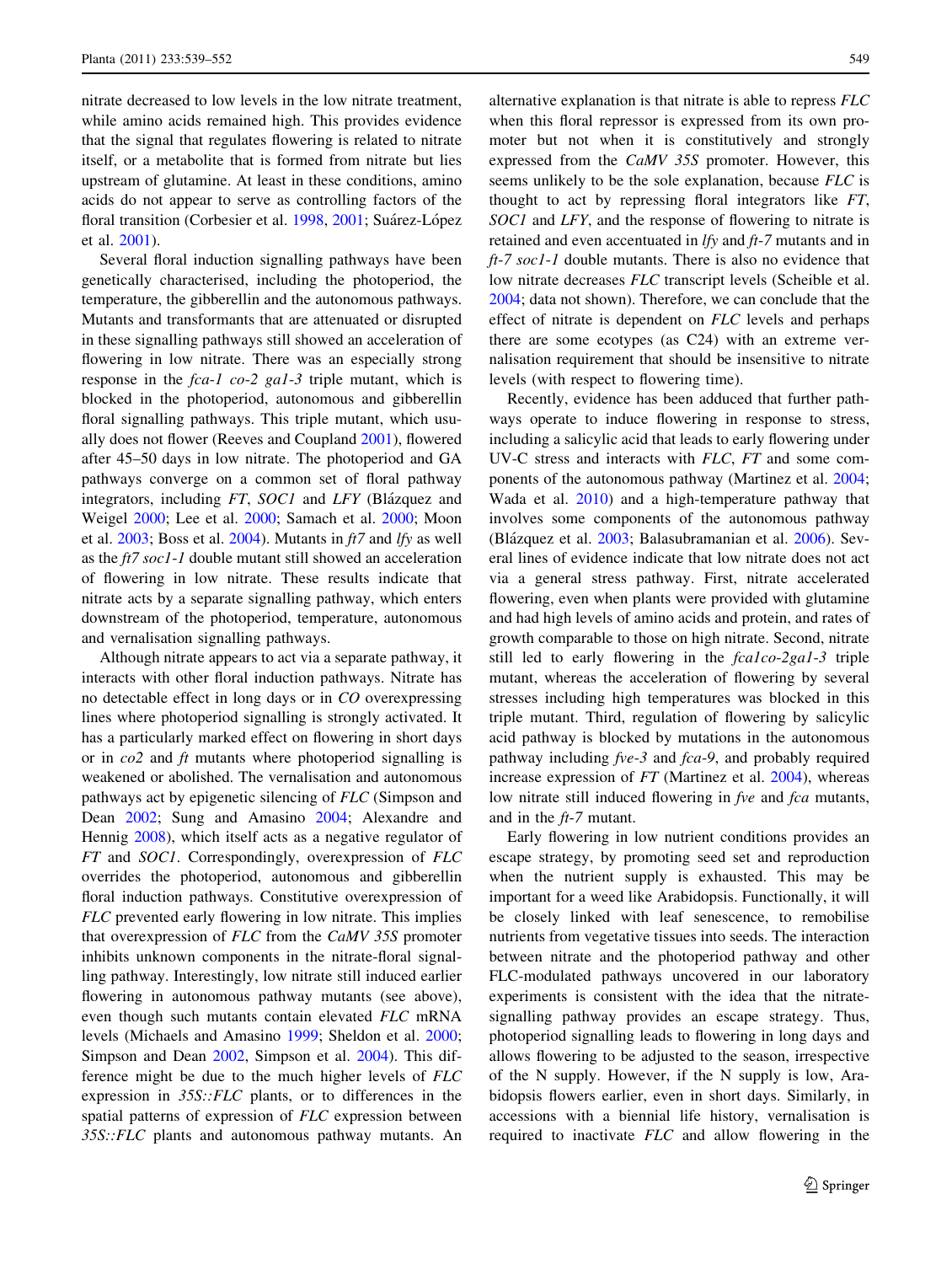<span id="page-11-0"></span>

Fig. 9 Schematic model of flowering pathways in Arabidopsis. The nitrate-signalling pathway acts in parallel to and enters downstream of the photoperiod, GA and autonomous pathways and known floral integrators, but can be overridden by these pathways

following spring. The observation that FLC strongly inhibits flowering even in low N indicates that this strategy may be fairly resilient to changes in N, although studies in biennial accessions are needed to test this prediction.

Summarizing, our results lead to the proposal that nitrate modulates flowering time via a pathway that acts in parallel with the autonomous, photoperiod and gibberellic acid floral induction pathways, enters downstream of the known floral integrators, but is repressed by FLC (see schematic model for flowering pathways in Arabidopsis, Fig. 9). Further elucidation of nitrate-dependent signalling pathway will require the development of an experimental system where it is possible to change N and generate a synchronized transition to flowering, in order to analyse changes of transcripts and proteins at the shoot apex.

Acknowledgments The work was supported by the Max-Planck-Society and by the German Ministry for Research and Technology (BMBF) funding the project GABI Verbund Arabidopsis III 'Gauntlets, 'C and Nutrient Signaling: Test Systems, and Metabolite and Transcript Profiles' (0312277A).

Open Access This article is distributed under the terms of the Creative Commons Attribution Noncommercial License which permits any noncommercial use, distribution, and reproduction in any medium, provided the original author(s) and source are credited.

### References

- Alboresi A, Gestin C, Leydecker M-T, Bedu M, Meyer C, Truong H-N (2005) Nitrate, a signal relieving seed dormancy in Arabidopsis. Plant Cell Environ 28:500–512
- Alexandre CM, Hennig L (2008) FLC or not FLC: the other side of vernalization. J Exp Bot 59:1127–1135
- Balasubramanian S, Sureshkumar S, Lempe J, Weigel D (2006) Potent induction of Arabidopsis thaliana flowering by elevated growth temperature. PLos Genet 2:e106
- Bernier G, Kinet JM, Sachs RM (1981) The physiology of flowering, volume 1. The initiation of flowers. CRC Press, Boca Raton, FL, p 149
- Bernier G, Havelange A, Houssa C, Petitjean A, Lejeune P (1993) Physiological signals that induce flowering. Plant Cell 5:1147–1155
- Bläsing OE, Gibon Y, Günther M, Höhne M, Morcuende R, Osuna D, Thimm O, Usadel B, Scheible W-R, Stitt M (2005) Sugars and circadian regulation make major contributions to the global regulation of diurnal gene expression in Arabidopsis. Plant Cell 17:3257–3281
- Blázquez M (2005) The right time and place for making flowers. Science 309:1024–1025
- Blázquez M, Weigel D (2000) Integration of floral inductive signals in Arabidopsis. Nature 404:889–892
- Blázquez M, Ahn JH, Weigel D (2003) A thermosensory pathway controlling flowering time in Arabidopsis thaliana. Nat Genet 33:168–171
- Boss PK, Bastow RM, Mylne JS, Dean C (2004) Multiple pathways in the decision to flower: enabling, promoting, and resetting. Plant Cell 16(Suppl):S18–S31
- Cheng H, Qin L, Lee S, Fu X, Richards DE, Cao D, Luo D, Harberd NP, Peng J (2004) Gibberellin regulates Arabidopsis floral development via suppression of DELLA protein function. Development 131:1055–1064
- Corbesier L, Coupland G (2006) The quest for florigen: a review of recent progress. J Exp Bot 57:3395–3403
- Corbesier L, Lejeune P, Bernier G (1998) The role of carbohydrates in the induction of flowering in Arabidopsis thaliana: comparison between the wild type and a starchless mutant. Planta 206:131–137
- Corbesier L, Havelange A, Lejeune P, Bernier G, Périlleux C (2001) N content of phloem and xylem exudates during the transition to flowering in Sinapis alba and Arabidopsis thaliana. Plant Cell Environ 24:367–375
- Corbesier L, Prinsen E, Jacqmard A, Lejeune P, Van Onckelen H, Périlleux C, Bernier G (2003) Cytokinin levels in leaves, leaf exudate and shoot apical meristem of Arabidopsis thaliana during floral transition. J Exp Bot 54:2511–2517
- Crawford NM (1995) Nitrate: nutrient and signal for plant growth. Plant Cell 7:859–868
- Dickens CWS, van Staden J (1988) The in vitro flowering of Kalanchöe blossfeldiana Poellniz. I. Role of culture conditions and nutrients. J Exp Bot 39:461–471
- Filleur S, Walch-Liu P, Gan Y, Forde BG (2005) Nitrate and glutamate sensing by plant roots. Biochem Soc Trans 33:283–286
- Forde BG, Lea PJ (2007) Glutamate in plants: metabolism, regulation, and signalling. J Exp Bot 58:2339–2358
- Fritz C, Palacios-Rojas N, Feil R, Stitt M (2006) Regulation of secondary metabolism by the carbon–nitrogen status in tobacco: nitrate inhibits large sectors of phenylpropanoid metabolism. Plant J 46:533–548
- Geigenberger P, Lerchl J, Stitt M, Sonnewald U (1996) Phloemspecific expression of pyrophosphatase inhibits long distance transport of carbohydrates and amino acids in tobacco plants. Plant Cell Environ 19:43–55
- Gutiérrez RA, Lejay LV, Dean A, Chiaromonte F, Shasha DE, Coruzzi GM (2007) Qualitative network models and genomewide expression data define carbon/nitrogen-responsive molecular machines in Arabidopsis. Genome Biol 8:R7
- Hirel B, Le Gouis J, Ney B, Gallais A (2007) The challenge of improving nitrogen use efficiency in crop plants: towards a more central role for genetic variability and quantitative genetics within integrated approaches. J Exp Bot 58:2369–2387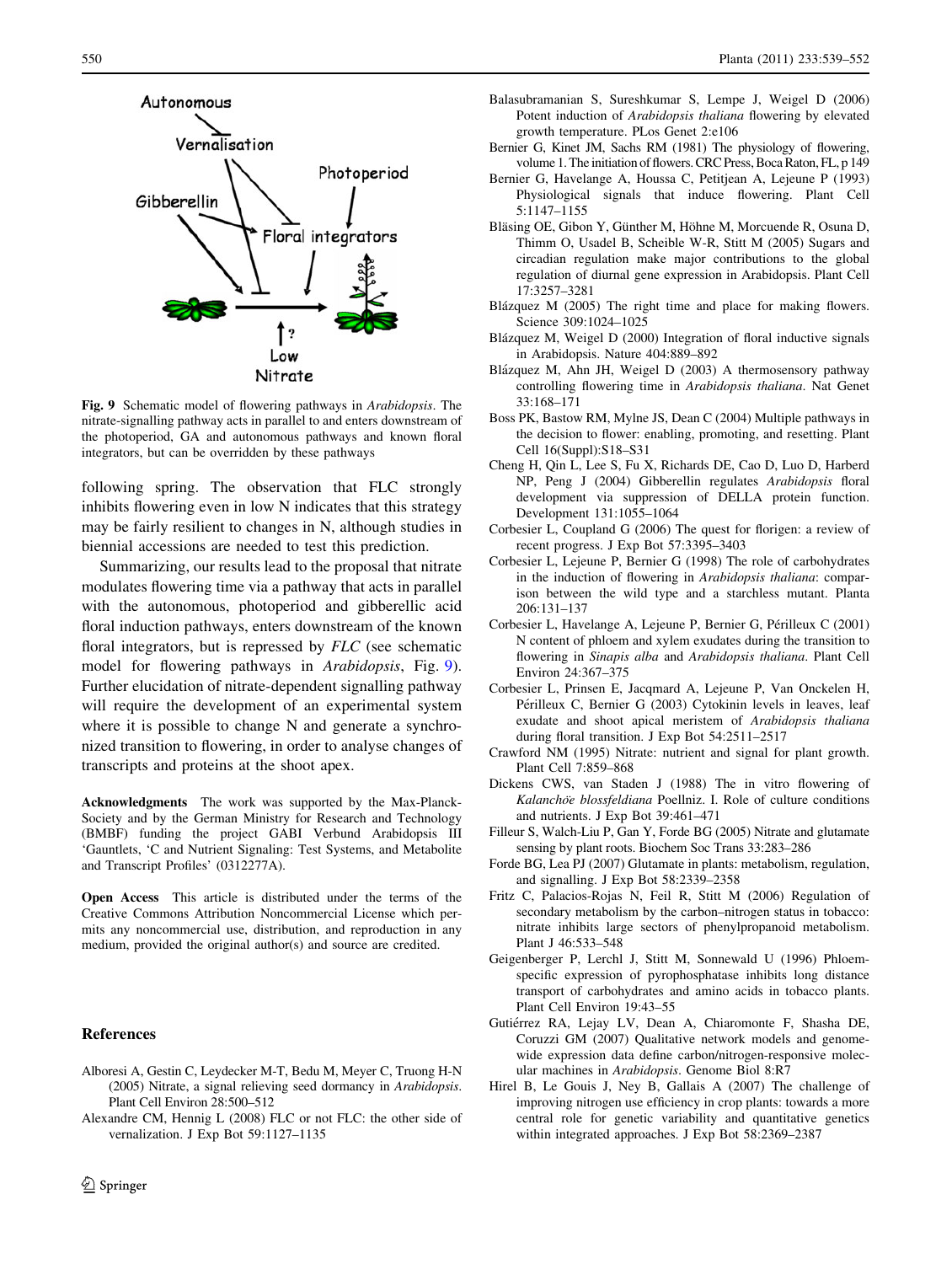- <span id="page-12-0"></span>Hsieh MH, Lam HM, van de Loo FJ, Coruzzi G (1998) A PII-like protein in Arabidopsis: putative role in N sensing. Proc Natl Acad Sci USA 95:13965–13970
- Kamberov ES, Atkinson MR, Ninfa AJ (1995) The Escherichia coli PII signal transduction protein is activated upon binding 2 ketoglutarate and ATP. J Biol Chem 270:17797–17807
- Kang J, Turano FJ (2003) The putative glutamate receptor 1.1 (AtGLR1.1) functions as a regulator of carbon and nitrogen metabolism in Arabidopsis thaliana. Proc Natl Acad Sci USA. 100:6872–6877
- Kim DH, Doyle MR, Sung S, Amasino RM (2009) Vernalization: winter and the timing of flowering in plants. Annu Rev Cell Dev Biol 25:277–299
- Klebs G (1913) Über das Verhältnis der Außenwelt zur Entwicklung der Pflanze. Sitz-Ber Akad Wiss Heidelberg Ser B 5:3–47
- Koornneef M, Alonso-Blanco C, Peeters AJ, Soppe W (1998) Genetic control of flowering time in Arabidopsis. Annu Rev Plant Physiol Plant Mol Biol 49:345–370
- Langridge J (1957) Effect of day-length and gibberellic acid on the flowering of Arabidopsis. Nature 180:36–37
- Lea PJ, Azevedo RA (2006) Nitrogen use efficiency. 1. Uptake of nitrogen from the soil. Ann Appl Biol 149:243–247
- Lee H, Suh S, Park E, Cho E, Ahn JH, Kim S, Lee JS, Kwon YM, Lee I (2000) The AGAMOUS-LIKE 20 MADS domain protein integrates floral inductive pathways in Arabidopsis. Genes Dev 14:2366–2376
- Lee S, Cheng H, King KE, Wang W, He Y, Hussain A, Lo J, Harberd NP, Peng J (2002) Gibberellin regulates Arabidopsis seed germination via RGL2, a GAI/RGA-like gene whose expression is up-regulated following imbibition. Genes Dev 16:646–658
- Levy YY, Dean C (1998) The transition to flowering. Plant Cell 10:1973–1990
- Little DY, Rao H, Oliva S, Daniel-Vedele F, Krapp A, Malamy JE (2005) The putative high-affinity nitrate transporter NRT2.1 represses lateral root initiation in response to nutritional cues. Proc Natl Acad Sci USA 102:13693–13698
- Marschner M (1995) Mineral nutrition of higher plants, 2nd edn. Academic Press, London, UK
- Martinez C, Pons E, Prats G, León J (2004) Salicylic acid regulates flowering time and links defence responses and reproductive development. Plant J 37:209–217
- Matt P, Schurr U, Klein D, Krapp A, Stitt M (1998) Growth of tobacco in short days conditions leads to high starch, low sugars, altered diurnal changes of the Nia transcript and low nitrate reductase activity, and an inhibition of amino acid synthesis. Planta 207:27–41
- Michaels SD, Amasino RD (1999) FLOWERING LOCUS C encodes a novel MADS domain protein that acts as a repressor of flowering. Plant Cell 11:949–956
- Miller G, Suzuki N, Rizhsky L, Hegie A, Koussevitzky S, Mittler R (2007) Double mutants deficient in cytosolic and thylakoid ascorbate peroxidase reveal a complex mode of interaction between reactive oxygen species, plant development, and response to abiotic stresses. Plant Physiol 144:1777–1785
- Moon J, Suh S-S, Lee H, Choi K-R, Bong Hong C, Paek N-C, Kim S-G, Lee I (2003) The SOC1 MADS-box gene integrates vernalization and gibberellin signals for flowering in Arabidopsis. Plant J 35:613–623
- Moorhead GB, Smith CS (2003) Interpreting the plastid carbon, nitrogen, and energy status. A role for  $P_{II}$ ? Plant Physiol 133:492–498
- Mouradov A, Cremer F, Coupland G (2002) Control of flowering time: interacting pathways as a basis for diversity. Plant Cell 14:S111–S130
- Onouchi H, Igeno MI, Perilleux C, Graves K, Coupland G (2000) Mutagenesis of plants overexpressing CONSTANS demonstrates

novel interactions among Arabidopsis flowering-time genes. Plant Cell 12:885–900

- Putterill J, Robson F, Lee K, Simon R, Coupland G (1995) The CONSTANS gene of Arabidopsis promotes flowering and encodes a protein showing similarities to zinc finger transcription factors. Cell 80:847–857
- Reeves RH, Coupland G (2001) Analysis of flowering time control in Arabidopsis by comparison of double and triple mutants. Plant Physiol 126:1085–1091
- Remans T, Nacry P, Pervent M, Girin T, Tillard P, Lepetit M, Gojon A (2006) A central role for the nitrate transporter NRT2.1 in the integrated morphological and physiological responses of the root system to nitrogen limitation in Arabidopsis. Plant Physiol 140:909–921
- Sakakibara H, Suzuki M, Takei M, Deji A, Taniguchi M, Sugiyama T (1998) A response-regulator homolog possibly involved in N signal transduction mediated by cytokinin in maize. Plant J 14:337–344
- Samach A, Onouchi H, Gold SE, Ditta GS, Schwarz-Sommer Z, Yanofsky MF, Coupland G (2000) Distinct roles of CONSTANS target genes in reproductive development of Arabidopsis. Science 288:1613–1616
- Scheible WR, Gonzalez-Fontes A, Lauerer M, Müller-Röber B, Caboche M, Stitt M (1997a) Nitrate acts as a signal to induce organic acid metabolism and repress starch metabolism in tobacco. Plant Cell 9:783–798
- Scheible WR, Lauerer M, Schulze ED, Caboche M, Stitt M (1997b) Accumulation of nitrate in the shoot acts as a signal to regulate shoot-root allocation in tobacco. Plant J 11:671–691
- Scheible WR, Krapp A, Stitt M (2000) Reciprocal diurnal changes of phosphoenolpyruvate carboxylase expression and cytosolic pyruvate kinase, citrate synthase and NADP-isocitrate dehydrogenase expression regulate organic acid metabolism during nitrate assimilation in tobacco leaves. Plant Cell Environ 23:1155–1168
- Scheible WR, Morcuende R, Czechowski T, Fritz C, Osuna D, Palacios-Rojas N, Schindelasch D, Thimm O, Udvardi MK, Stitt M (2004) Genome-wide reprogramming of primary and secondary metabolism, protein synthesis, cellular growth processes, and the regulatory infrastructure of Arabidopsis in response to nitrogen. Plant Physiol 136:2483–2499
- Schluepmann H, Pellny T, van Dijken A, Smeekens S, Paul M (2003) Trehalose 6-phosphate is indispensable for carbohydrate utilization and growth in Arabidopsis thaliana. Proc Natl Acad Sci USA 100:6849–6854
- Sheldon CC, Rouse DT, Finnegan EJ, Peacock WJ, Dennis ES (2000) The molecular basis of vernalization: the central role of FLOWERING LOCUS C (FLC). Proc Natl Acad Sci USA 97:3753–3758
- Simpson GG, Dean C (2002) Arabidopsis, the Rosetta stone of flowering time? Science 296:285–289
- Simpson GG, Gendall AR, Dean C (1999) When to switch to flowering. Annu Rev Cell Dev Biol 15:519–550
- Simpson GG, Quesada V, Henderson IR, Dijkwel PP, MacKnight R, Dean C (2004) RNA processing and Arabidopsis flowering time control. Biochem Soc Trans 32:565–566
- Smith CS, Weljie AM, Moorhead GB (2003) Molecular properties of the putative nitrogen sensor PII from Arabidopsis thaliana. Plant J 33:353–360
- Stitt M (1999) Nitrate regulation of metabolism and growth. Curr Opin Plant Biol 2:178–186
- Stitt M, Krapp A (1999) The molecular physiological basis for the interaction between elevated carbon dioxide and nutrients. Plant Cell Environ 22:583–622
- Suárez-López P, Wheatley K, Robson F, Onouchi H, Valverde F, Coupland G (2001) CONSTANS mediates between the circadian clock and the control of flowering in Arabidopsis. Nature 410:1116–1120